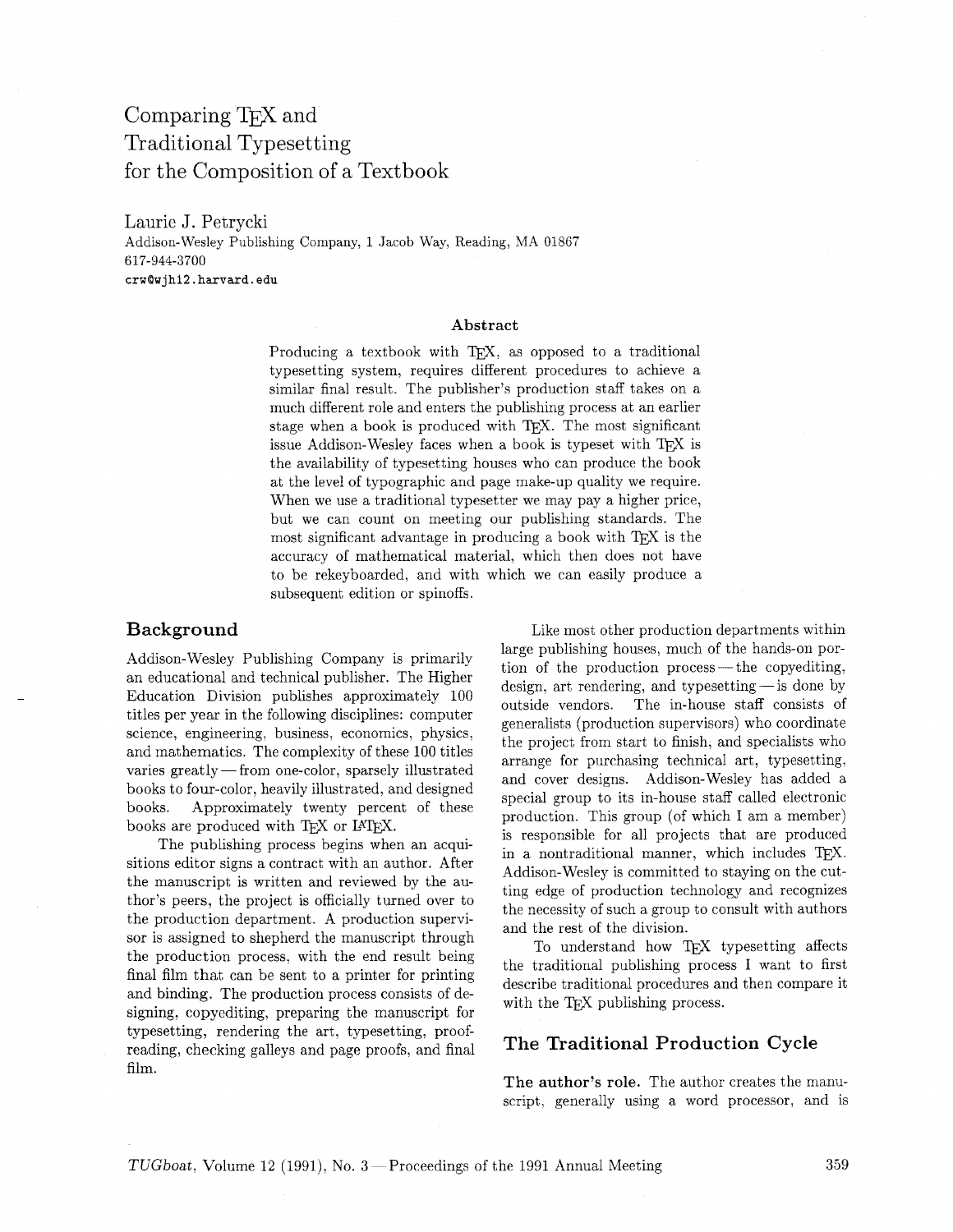responsible for providing a doubled-spaced manuscript to facilitate copyediting. The author is given guidelines for preparing the manuscript  $-$  this includes preparing art sketches; following Addison-Wesley editorial styles; placing of figure captions, footnotes. and references; numbering of heads. equations, figures, and tables; and. later in the process, creating an index.

If the manuscript includes mathematical expressions, the author must either leave space on the hard copy and insert the expressions by hand, or use a technical word processing package that can represent the expressions. Technical word processing packages. however, are usually limited in their choice of special characters and their ability to represent complex built-up equations. Thus, an author frequently has to insert some material by hand each time the manuscript is printed out.

If the manuscript has been created with a word processor, we make every effort to use the word processed file rather than rekeyboard the entire manuscript. Traditional typesetting systems can interface with a variety of word processing packages, and some of them can preserve formatting, such as boldface. italics, and tabs. Mathematical expressions in a word processing file, however, cannot be converted to a traditional typesetting system. Math in a word processing program or in TFX is coded differently from math in a traditional typesetting system. Invariably, the math expressions, as well as any computer program listings and tabular material. must be rekeyboarded.

After the author has submitted the manuscript to the publisher, his or her role consists of verifying and checking proofs throughout the production process. The author sees: the manuscript after it has been copyedited; the art after it has been rendered; and the galleys and/or page proofs after the manuscript has been typeset. If the book has mathematical expressions or computer program listings, the author must pay particular attention to proofreading this material since it is rekeyboarded by the typesetter.

**The publisher's role.** When a book is produced traditionally, the production department is minimally involved until the manuscript is nearly written. At that point, the acquisitions editor holds a meeting with the production supervisor. conveying the market needs for the book, the desired budget and schedule, and any special quality considerations. The production supervisor commissions a design and lines up outside vendors such as a copyeditor and a proofreader.

After the manuscript has been copyedited and typemarked. it is sent to a professional typesetting house for keyboarding and formatting. The typesetter has already received the design specifications and has written a program to interpret the designer's specifications into their coding system. If the book is relatively simple, the typesetter may output the text directly to a final paged format. If the book is complex (for example, if it has a high frequency of illustrations or special design elements), the typesetter will output galleys first.

Galleys are lengths of unpaged. but formatted type. The galleys are proofread and then dummied into pages. By this point the art has been rendered. so the dummier can lay out the galleys on a page grid and indicate where the illustrations should fall. Dummying is an exacting and critical skill that cannot be replicated by automatic pagination programs. In determining where the illustrations fall, the dummier evaluates each double-page spread of the book, looking forward or backward through as much as an entire chapter. to ensure that the illustrations flow evenly and do not fall more than one page past their reference.

The dummier must adhere to certain paging standards. The most important of these standards is that each double-page spread must align across the bottom of the pages. To do this, the dummier has the flexibility of manipulating the space above or below design elements, such as heads, boxed material, illustrations, and equations. However, the dummier must ensure that the space around these elements is consistent across the double-page spread. The dummier must also make sure that there are no widows, orphans, or pages ending with hyphenated words, and that figures and tables are not stacked.

Pages are made up from the dummy, either by hand from corrected galleys or on the typesetter's paging system. The typesetter outputs page proofs which are checked again by the publisher and author. Once the pages are corrected, final film is made, with the art film stripped into place.

## **The** TEX **Production Cycle**

When TEX or IATEX is used, most of the above steps of the traditional publishing process are altered. (The issues discussed below refer to manuscripts prepared with both TFX and IATFX unless IATFX is mentioned specifically.) TEX disturbs the linearity of the traditional publishing process by forcing the author and publisher to change their roles and by changing the sequence of key events. These changes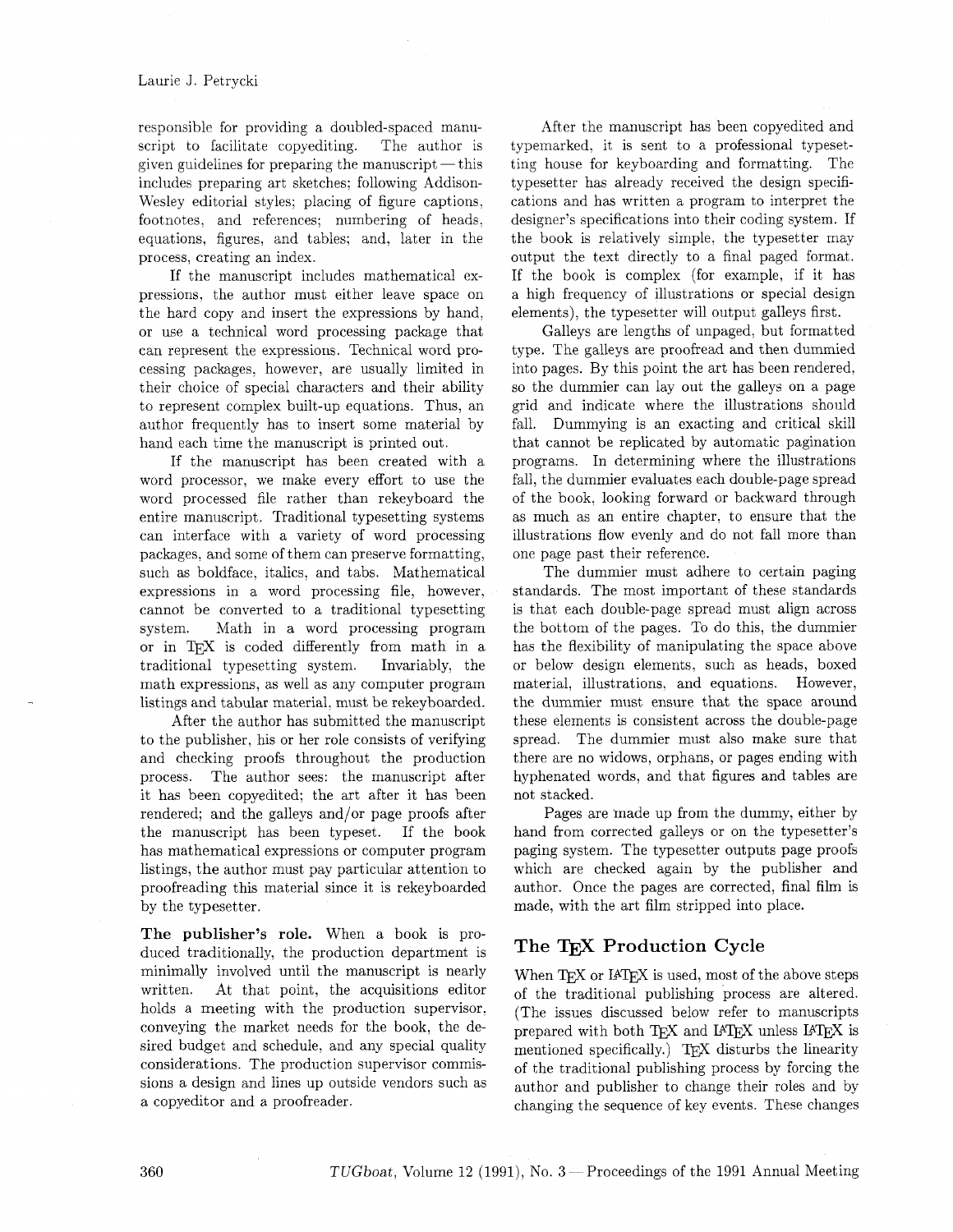are not necessarily detrimental; rather, they make it all the more important for the publisher to define the author's responsibilities and to determine a production plan for each project early on.

The author's role. The first change for the author is being put in contact with the production department **during** the contract signing process instead of after the manuscript is written. The choice of TFX as the typesetting system for a project is usually driven by the author's desire to use TEX and his or her expertise. As consultants to authors and acquisitions editors, the electronic production group helps determine the level of involvement the author will have in the production of his or her book. An author is rarely encouraged to use TEX unless the author has used TFX previously and is comfortable with the coding process.

Secondly, an author plays a more significant role in ensuring the accuracy of the material and in controlling the schedule. Since the manuscript is not going to be rekeyboarded by a traditional typesetter, it is even more important that the author's initial keyboarding be free of errors. Once the file has been paged, the cost of correcting errors is greater.

Finally, the author gets involved in the type formatting process, which used to be the responsibility solely of the traditional typesetter. This involvement varies according to the production plan. In some cases, the author may be responsible for providing final camera-ready copy to the publisher. More often the author does the initial formatting using TFX macros, then turns the files over to the publisher for final formatting and paging.

The publisher's role. With the author taking over more responsibility for the publishing process, it becomes even more critical that the author's and publisher's roles be defined during the contract stage. In general, the publisher retains control over the interior and cover design, the copyediting, the quality of the page makeup, the artwork, and the final filming. However, this is not always the case. as an author may have been given the responsibility for turning over completely camera-ready copy. Assuming these responsibilities are still within the control of the publisher, the TFX production process departs from the traditional process in the following ways.

First, the roles of the publisher's production staff are changed. To produce a TFX typeset book the publisher needs typesetting specialists who are familiar with both TFX and the book publishing process. The traditional production route is well established and straightforward for the typical production coordinator. However, the influx of word processing files, from a variety of programs, has led to a need for specialists within the publishing house to help with the conversion and smooth translation from electronic file to the compositor or freelancer.

Secondly, TEX reverses the traditional order of the publishing process. Most notably, the production department must start working on the book design before the manuscript has been written. whereas in the traditional model a design is usually not done until a manuscript is nearly final. When the design is done after some of the manuscript is written. the designer has the advantage of looking at the manuscript's elements, making sure that the design is appropriate for all situations. For example, the designer will look at the shortest and longest instances of a chapter title and design the title accordingly.

When  $T_F X$  is used, the designer does not have this advantage and instead must approximate the final manuscript. Invariably this means that some follow-up design must be done, as new elements are added to the manuscript or if the manuscript structure does not fit the design.

The traditional order is also affected during the copyediting and art rendering stages. On a traditional manuscript the copyeditor not only edits but marks up the manuscript for the typesetter by indicating the various type elements. With TFX this step of typemarking is incorporated into the initial formatting the author does. As the author chooses a particular macro for a text element, he or she is essentially doing the copyeditor's job of typemarking. However, the copyeditor must check to make sure the author has used the correct macros.

Art rendering is traditionally done while a manuscript is being copyedited and set into galleys. Since there isn't a comparable galley stage in the TEX production process, the art rendering stage is on a tighter schedule.

Finally. TEX introduces new types of outside resources to the publisher. After the TEX manuscript has been copyedited. it is paged, with space allowed for the art to be added or the art merged electronically. This task is contracted out to a typesetter who specializes in TFX or IATFX composition. There are not many of these typesetters to choose from, especially ones who are experienced in our exacting textbook standards and who can manipulate T<sub>F</sub>X. Theoretically the final product should look the same. no matter which production process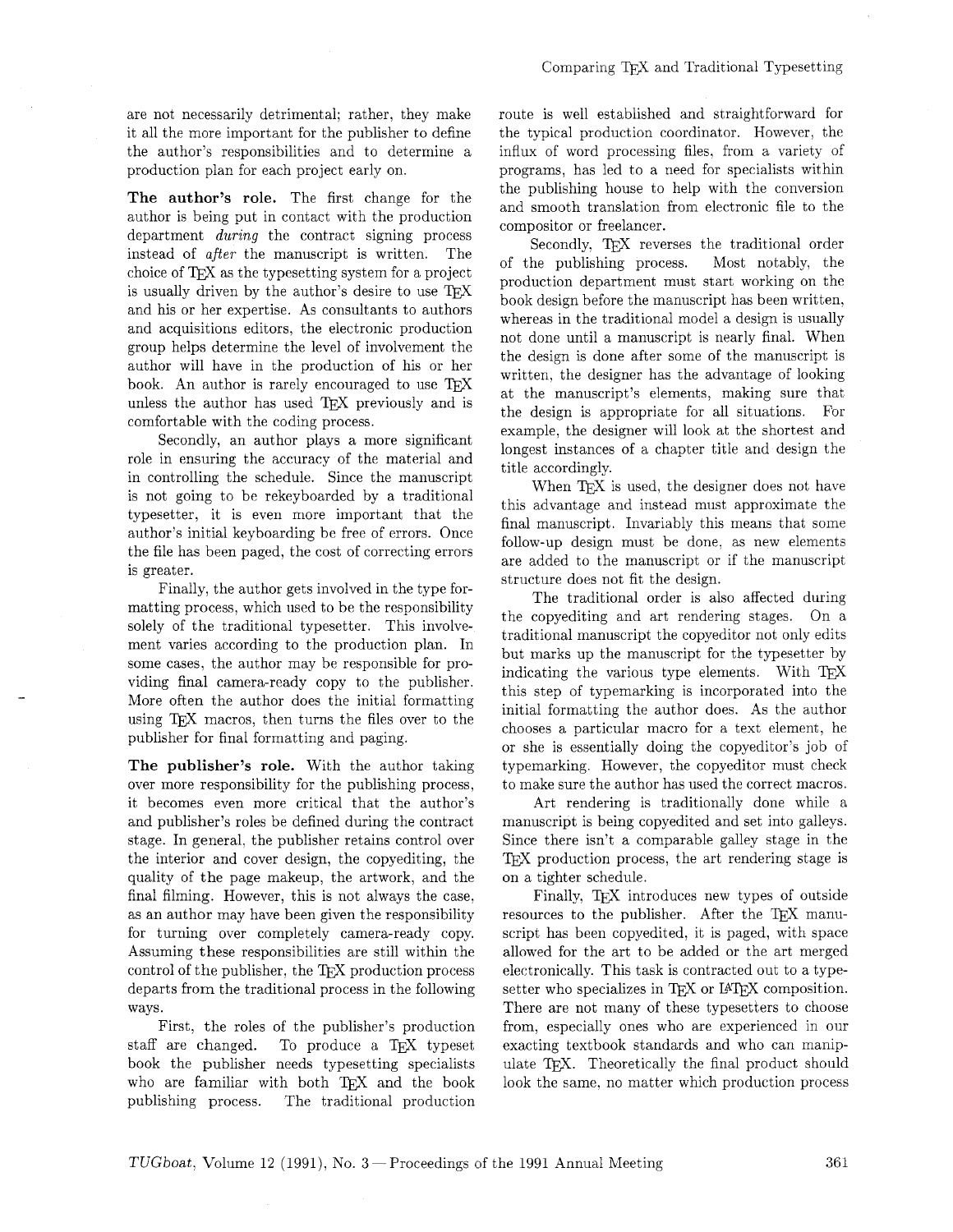#### Laurie J. Petrycki

is used, so it is important that the appropriate typesetter be chosen.

Publisher-assisted formatting, To expedite the T<sub>F</sub>X production process we find it advantageous to supply our authors with comprehensive macro packages as early in the manuscript writing stage as possible. These macros follow one of several book designs and have been thoroughly tested and documented. The author is responsible for the initial formatting of the manuscript with these macros, but at some point we take over the followup stages. We call this process publisher-assisted formatting, and our goal in working this way is to retain as much of the author's formatting as possible, while allowing the author to concentrate on writing the manuscript.

Many authors, especially those who are using TFX for the first time, tend to rely on plain TFX commands instead of macros when they set up the design parameters. For example, an author might type out the command string

#### \bf, \medskip\item\vskip2in\hskip1em

each time an item in a numbered list is called for. instead of incorporating the same string into a macro. Whereas plain TEX commands get the job done, design changes are difficult to implement throughout the file. Using macros allows us to make these design changes globally and. in general. allows for smoother formatting when the files are sent to a typesetter. Therefore, we ask all authors to avoid using plain TFX, except within mathematical expressions. Although there is always the danger that any customization of the math spacing, using plain TFX commands, will interfere if the final book is reformatted in a different typeface or size.

When we give an author a macro package, we include a set of instructions for using the macros. as well as guidelines for paging the book. We tell the author how to set up files in order to avoid redundant  $\text{effort}-\text{for example}$ , an author should not put in manual page breaks, because the composition of the pages will change several times before the book is complete. We also show authors how to add any custom macros to the macro file, and we stress that authors code their files consistently.

Providing authors with professionally designed macro packages and then contracting with a typesetter to finish the formatting allows us to control the quality of the finished product. However, there are instances when an author has contractually agreed to provide camera-ready copy. In these cases, we provide guidelines for paging the book to

our publishing standards and we follow the process rigorously, acting as quality checks for the author along the way. Most authors who are proficient with T<sub>F</sub>X have used it to write class notes, papers, or perhaps journal articles. They do not realize how much more difficult and time-consuming it is to make  $TFX$  conform to textbook standards.  $IATEX$ is even more difficult to use because its sizing and figure placement features must be overridden.

The macro package we give an author may not necessarily reflect the final design, which can change for a number of reasons. We may have predetermined that the typeface will be changed from Computer Modern and the author may not have the new typeface available. Or the design may not be determined, but we don't want to delay the author's writing. In any event, the beauty of TEX is that once the file is properly coded with macros. another set of macros can be substituted.

Supplying macros to authors is an ongoing and challenging task. Our authors work on a variety of computer and printer platforms and the availability of typefaces other than Computer Modern further complicates matters. Macros that work well on a test chapter may not work in an unforeseen combination of text elements that an author sets up. An author may want to add a new text element or his manuscript might not fit the design. All of these challenges mean that we must keep a library of macro packages available and must continually update and debug the packages as new fonts or platforms are introduced. In spite of these challenges, we feel that TEX gives us certain advantages.

## Advantages of Using

Technical material. TFX is an easy and efficient tool for representing mathematical equations. The author writes and typesets concurrently, as opposed to having to handwrite equations that cannot be represented in many word processing programs. Equations, computer program listings, and tabular material do not have to be rekeyboarded by the typesetter, whereas with other programs they do have to be rekeyboarded. This type of material is the most difficult to proofread, and authors want to be assured that once they have verified the accuracy of such material, it will not change. Of course, there is the proviso that any time electronic material is converted between different systems or editing changes are added to a file, there is the possibility of errors being introduced. Thus the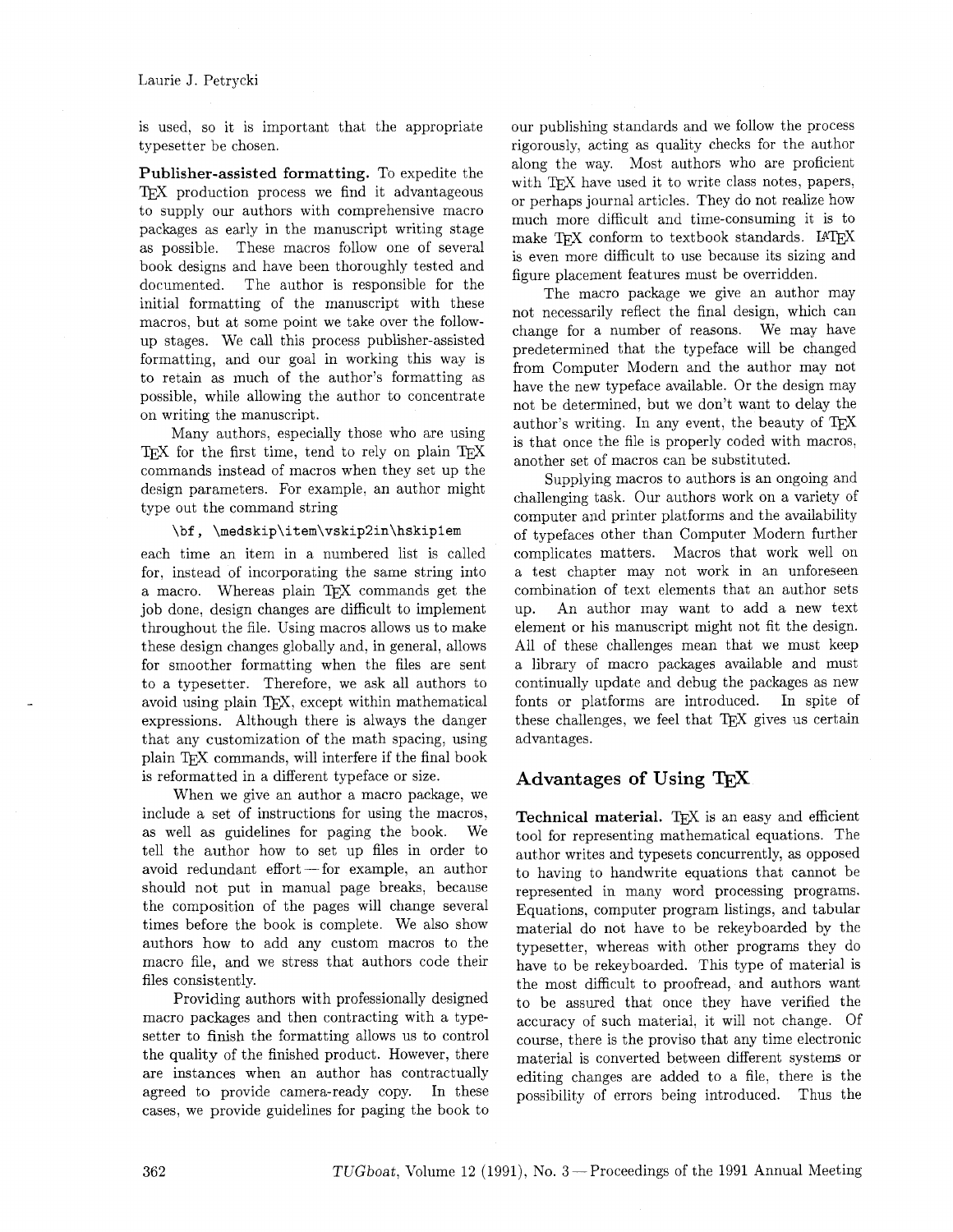importance of thorough proofreading by both the author and publisher is not diminished.

When providing T<sub>F</sub>X files, however, it is even more critical that the author be accurate in the first place. Correcting mistakes that the author made in the initial keyboarding may be charged to the author or publisher if they were not the final typesetter's responsibility.

Split and revised editions. When we decide<br>to produce a book using TEX, we're also looking<br>down the road at future editions, spinoffs, or splits<br>(certain chapters of the book rearranged and/or<br>(certain chapters of the book

Producing split editions from a traditionally<br>typeset book often involves a painstaking update of a book, thereby decreasing the book's profitability.<br>the references, the table of contents and the index.<br> $\frac{1}{2}$  Using TE There is a certain amount of page make-up that has to be redone. With TFX, however, counters and macros can be used to automate these changes. TEX macros can regenerate the table of contents and index files, and update the cross-referencing of figures, equations, and tables. The file is just reprocessed, then output again. No additional page makeup is required.

Producing future editions from a traditionally typeset book is often problematic. In general, a traditional typesetter can download files from their system back to an author's word processing system. However, if there is any math or tabular material. this process will not work. The typesetter's coding structure around this material cannot usually be converted to the author's system. Also, the traditional typesetter must ensure that the final version of the files have been updated, including last minute or reprint corrections. Often this does not happen—a traditional typesetter will set these corrections as one-line patches, rather than update and run out the entire chapter file.

This is where TEX shines. For future editions, it is easy and economical to return T<sub>F</sub>X files to an author, with the codes intact. The files are accessible to the author for the revision and can be uploaded back to the TFX typesetter. Even if we do not know the final design of the book, we can provide an author with a generic macro package to produce a coded file. Later the design can be completely modified, and the TFX typesetter merely rewrites the definitions of the macros. If the original macros were planned and used well. the final design can be implemented with a minimum of additional coding.

Cost and schedule advantages. In general. the composition portion of books produced with TFX are less expensive and take less time to produce than traditionally typeset ones, but there are several caveats here. If a TEX file is inconsistently coded to begin with, it can cost us more to clean it up than if the book were traditionally typeset. Also, the author's initial writing time may increase

Satisfied authors. An author who uses TFX feels more assured knowing his or her keystrokes will be used in typesetting the final book. T $FX$  is almost necessary when the author needs to represent complex and frequent mathematical expressions. Authors who want a lot of control over the layout of the pages want to work with TFX to provide final dvi files or camera-ready copy. The author must trade off that satisfaction by spending a considerable amount of time formatting his or her manuscript.

## Disadvantages of Using

Steep learning curve. T $\nabla X$  is not easy to learn, especially if an author has not had previous experience with the program or is not familiar with a code-intensive computer language. Most authors who have not used TEX before are familiar with WYSIWIG (What You See Is What You Get) types of word processing programs, which are generally easier to use. Thus, trying to learn  $T<sub>F</sub>X$  while on a fixed schedule to produce a manuscript can be overwhelming. In general, IATEX is easier to learn for the new user.

In spite of this challenge, some authors will learn TFX for the first time because they want to retain more control over their technical material or because an acquisitions editor may require a camera-ready manuscript. The danger here is that the author can easily spend more time learning how to format with TFX than actually writing the manuscript.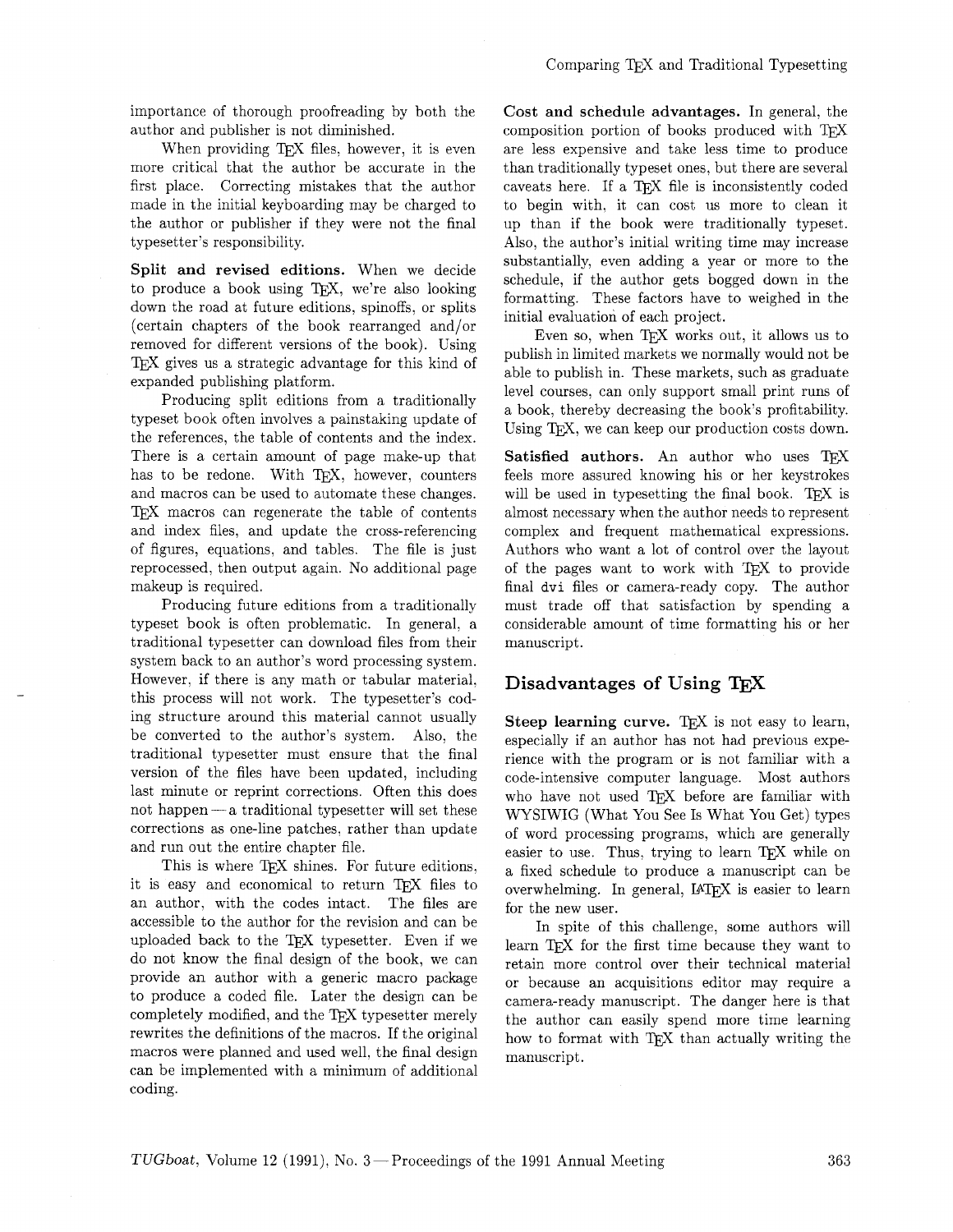TEX **paging problems.** There are a number of instances where TFX's automatic paging can present more difficulties than it solves.

- 1. When T<sub>EX</sub> pages, it does not recognize double-<br>page spreads instead it processes one page at a time. Aligning the bottoms of pages across spreads is critical to textbook design. In traditional typesetting the operator or dummier can review several pages at a time, going backwards and forwards through a group of pages to allow for the best possible layout of each page. TEX only considers the current page, so we must manipulate TFX to give us the required results.
- 2. T<sub>F</sub>X does not always pull out the most current first-level head as the running head. The number one head is usually pulled out by the second occurrence.
- 3. Figures can occasionally appear out of order, especially if the file has a lot of figures. IATEX has a tendency to lump several of the figures at the end of a chapter file or place them too far away from their page reference. IATFX also tends to add a lot of additional space below figures, although this is adjustable manually.
- 4. Minor edits or revisions which should be confined to the current page or paragraph sometimes affect subsequent pages or the spacing around elements. Not only does the typesetter have to reprocess the entire chapter, but the production supervisor must thoroughly recheck subsequent pages, rather than just the one line where the change occurred. This creates a great deal of additional and unnecessary work for each proof stage of a book. Often we will have to manipulate the TFX coding so that the pages match the previous output. In a traditionally typeset book, such changes are always limited to the page on which the change occurs.

This problem was compounded on a recently reprinted two-color book. Many of the reprint changes were simple typographical errors that should have affected only one line in a paragraph. In fact, the page breaks did not change on those pages and the black text pages looked fine. However, the spacing between all elements on the page changed a small amount, which was not noticeable until the film for the black text was no longer in register with the film for the second color. We had to reshoot and restrip all the second color film to make it align with the revised black text page.

**TEX** math spacing. For the most part, the internal spacing around math characters in TFX poses no problems. We have, however, uncovered two instances where we feel the spacing is unacceptable. These are: the spacing around extensible parentheses and the lack of kerning in sub- and superscripts. Examples of these instances follow.

Notice in the following first equation where the proper size parentheses are used, the space after the open parenthesis is too large. In the second equation where the normal size parentheses are used, although incorrectly sized for the equation, the spacing is correct.

\$\$u=\left(1-{u^2\overu+2}\right)\$\$

$$
u = \left(1 - \frac{u^2}{u+2}\right)
$$

 $$u=(1-fu^2\overline{v} + 2})$ \$\$

$$
u=(1-\frac{u^2}{u+2})
$$

Letter pairs are not automatically kerned when used for sub- and superscripts. Notice the spaces between the letters in the examples below.

 $_{\eta}CE$ 

 $v^{VJ}$ 

**\$\$v-CCE3\$\$** 

\$\$v^{VJ}\$\$

\$\$v^{To}\$\$

As mentioned earlier, any spacing adjustments to equations must be done in the correct type and point sizes. Translation problems have occurred when special math coding is done by an author and then the macros are converted to a different typesize and style.

*vTo* 

TEX **is not always device-independent.** When using fonts other than Computer Modern, TEX is not strictly device independent. Typefaces are designed by different companies to run on different output devices. The character widths in Compugraphic's version of Times Roman differ from each of Autologic's and PostScript's versions. Therefore, a source file processed through one output device will have different line breaks when run through another output device.

This makes it difficult when authors format files using their own computer system and laser printer,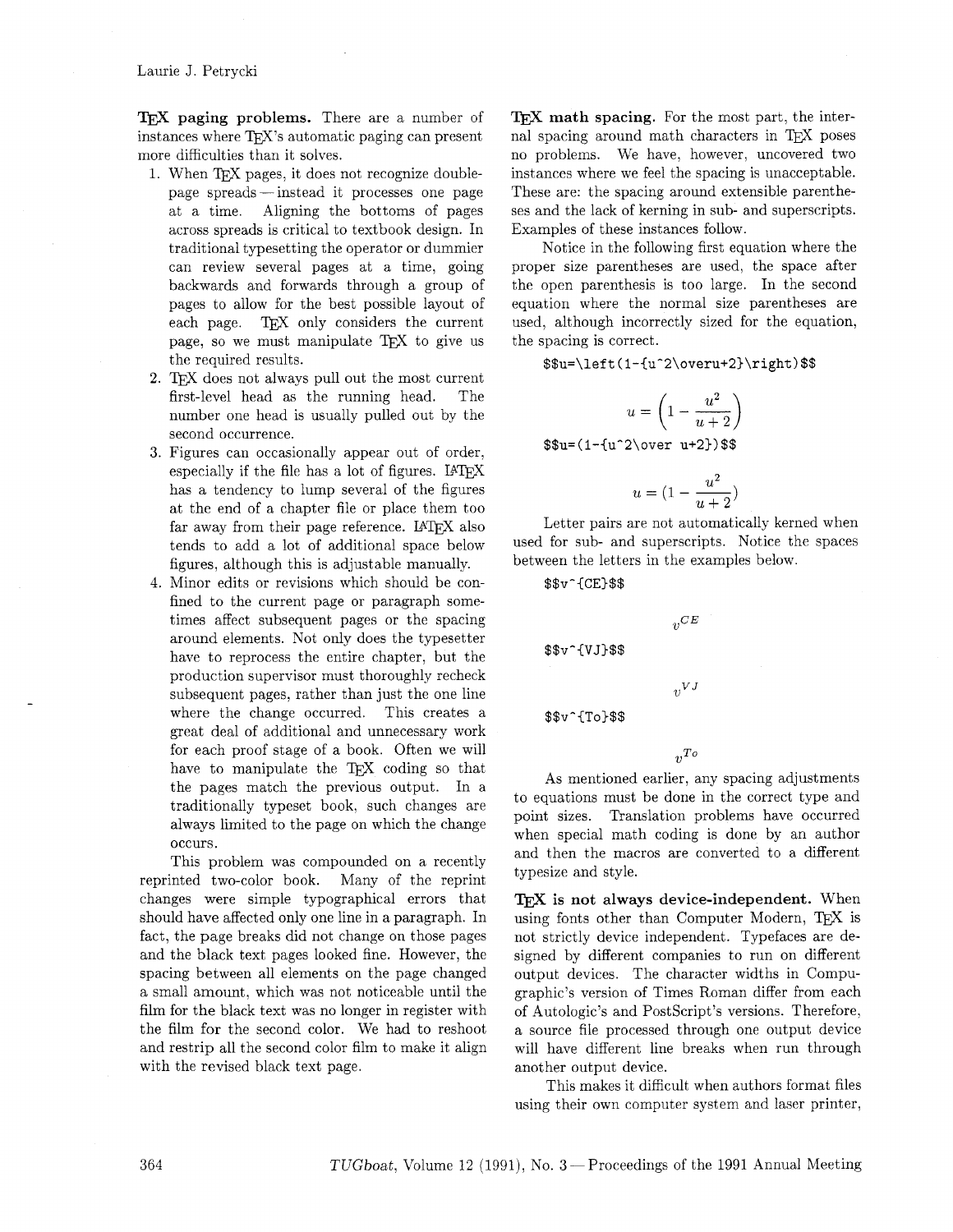then give us the files to output through a highresolution typesetter. One solution is to provide authors with tfm files that match the character widths on the final output device. The author can still use Computer Modern on his/her laser printer, but each character will be the width of the corresponding font on the high-resolution output device. The disadvantage here is that proofreading can be a challenge. The space between letters on the laser proof will not be accurate-some characters will appear kerned too tightly and others too loosely, when they may in fact be correct  $-\text{so}$ the proofreader must bear this in mind.

The implementation of PostScript on different devices affects how TEX's  $\searrow$  special commands are interpreted. Special PostScript effects, such as rotated type, rules, and shadings. can change position depending on the TEX printer driver implementation. Other problems can occur because TFX and PostScript use a different measurement for points to the inch. PostScript rounds to 72 points to the inch, while TFX correctly uses  $72.27$  points to the inch.

We were most disappointed when we ran out an author's **dvi** files, which were entirely in Computer Modern, and found differences between his laser proofs and the high-resolution output. The more recent PostScript Computer Modern fonts have been being calculated differently. We were told that the Computer Modern font itself is not static but is being revised constantly. This can create major problems for publishers supporting authors on different systems.

## **Issues to Consider When Choosing**  TFX

In spite of the disadvantages just listed, more often than not we choose to use TFX because the pros still outweigh the cons. When we determine the production plan for each TFX project, however, there are certain issues we need to determine.

**What is the author's level of production involvement?** We must first define the author's role in the production process, because from that definition comes clarification of the publisher's and typesetter's responsibilities. Some authors will contract to provide camera-ready copy, including rendering the art, while others will do the initial formatting only. No matter which route the author takes, the publisher is ultimately responsible for the overall quality of the book, so it is up to the publisher to ensure that the production plan includes the necessary checks and balances.

Defining roles is also important when it comes to the cost of making the book. For example, if the author is responsible for inserting the copyedits into the source files, then there are repercussions later on when changes are made during the page formatting stage. Who is responsible for the changes and, more importantly, who pays the typesetter to make the changes?

**Who controls the schedule.** Ensuring a book's schedule is one of our major responsibilities as publishers and when TFX is involved there is a great danger of schedule slippage. When the author takes a more active role in the production process. the publisher loses control over that part of the schedule. This is particularly detrimental when authors become overwhelmed by the extent of their responsibilities. Many of our authors have fulltime teaching positions and do not initially realize how time-consuming book production is, whereas publishers are used to working with book production professionals who can commit to a 40+ hour week.

For this reason, we have occassionally found it necessary to change the production plan midstream. We have either taken over some of the tasks the author was initially responsible for or have added additional proofreading or checking stages. Our biggest concern here is that an author will become so involved in TFX formatting that he or she slows down the writing of the manuscript.

**Quality considerations.** We must determine if TFX can give us the quality level we need to publish into a particular marketplace. We have exacting quality standards for books that are produced traditionally and, as stated earlier, when left on its own, TFX's formatting does not always meet those standards.

For example, we usually require an equal amount of space above and below displayed equations across a double-page spread. When building a page, TEX does not automatically do this. It takes either a considerable amount of manual manipulation or a complex rewrite of  $T_F X$ 's macros to achieve the proper spacing.

Another concern is that TFX's glue often stretches or shrinks erratically unless the macro package is expertly written to account for this variability. To balance a double-page spread when a book is typeset traditionally, we can specify exactly how much extra space to add at particular points and the typesetting program will follow our specifications. This is also possible with  $T<sub>E</sub>X$ , but it is